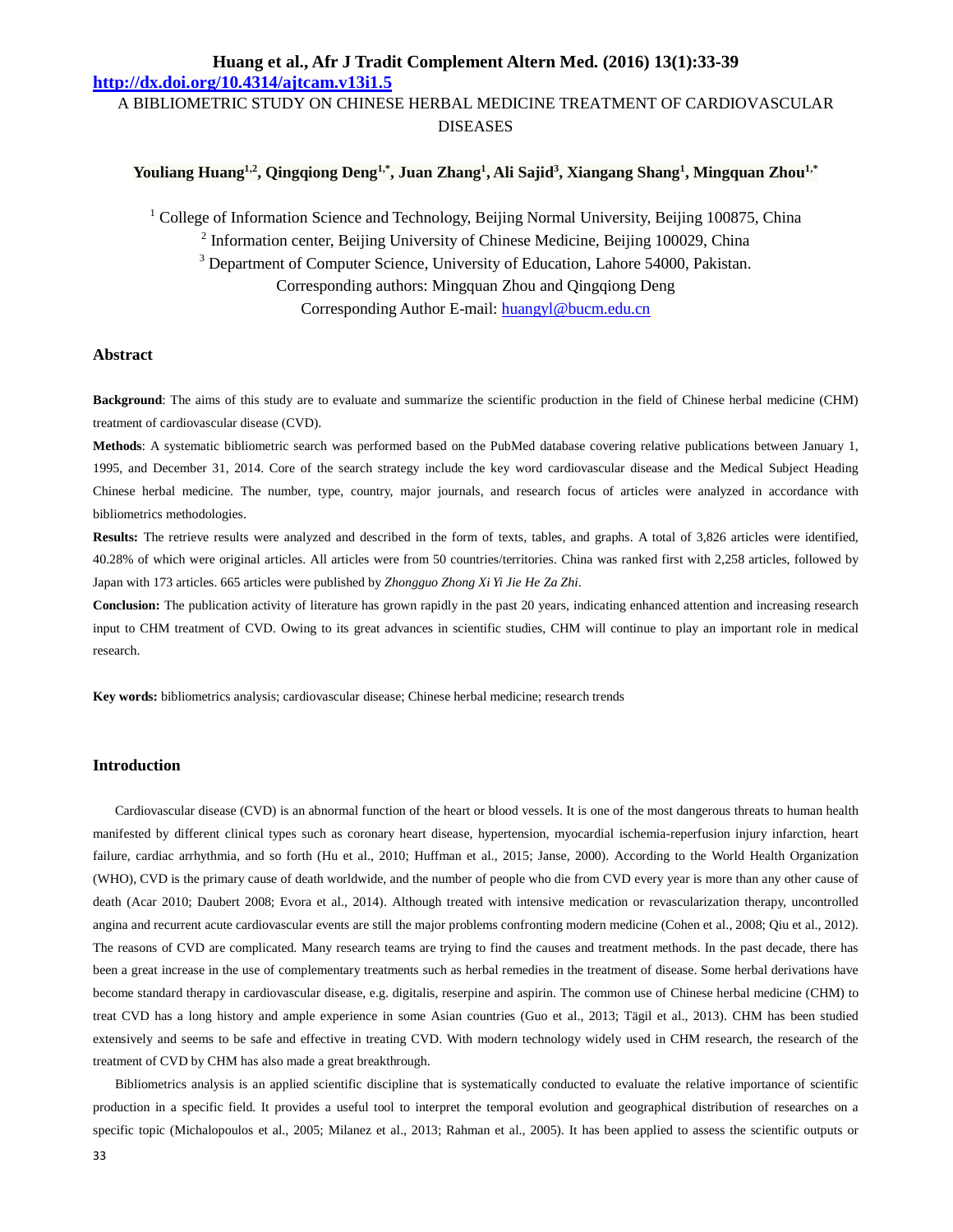research patterns of authors, journals, countries, and institutes and to identify international cooperation (Chabowski et al., 2013; Chiu et al., 2007; Lv et al., 2011). Some studies use bibliometric tools to examine a specific field: Agronomy (Canas-Guerrero et al., 2013), Computer Science (Guan et al., 2004; Uriona-Maldonado et al., 2012), nano science and nanotechnology (Zhou et al., 2006), and Clinical Medicine (Saragiotto et al., 2014). These authors use bibliometrics analysis to present a general view of the scientific and technological production in different fields.

This study provides a retrospective bibliometrics analysis of researches on CHM treatment of CVD from 1995 to 2014. The goals of this study are: (1) identifying general patterns of publication outputs, journals, and subject categories in this field; (2) evaluating national research performance; (3) summarizing global research trends, which may serve as a potential guide for future research. This article is structured as follows: The section of materials and methods describes the study design, including data acquisition, search strategy, inclusion criteria and exclusion criteria, and data analysis; the section of results and discussion shows the evaluate results and discussion; and the last section gives a brief conclusion.

### **Materials and Methods**

In this study, a systematic bibliometric search was performed based on the PubMed database covering related publications between January 1, 1995, and December 31, 2014. We initially searched for all articles with MeSH Terms including "Cardiovascular System", "Cardiovascular Physiological Phenomena", "Cardiovascular Diseases", "Cardiovascular Agents", "Cardiology" and "Drugs, Chinese Herbal". The final search strategy was the following: "Cardiovascular System" [MeSH] OR "Cardiovascular Physiological Phenomena" [MeSH] OR "Cardiovascular Diseases" [MeSH] OR "Cardiovascular Agents" [MeSH] OR "Cardiology" [MeSH] AND "Drugs, Chinese Herbal" [MeSH]". As a result, a total of 3,826 articles were identified. Then, specialized analysis software, GoPubMed analytical tools (Doms et al., 2005), and Microsoft Excel 2010 software (Winston 2011) were applied to general data manipulation. The documents were analyzed according to the following indicators: (1) publication output; (2) publication distribution by countries/territories; (3) type of document; (4) publication patterns; (5) research tendencies and focus; (6) frequency Chinese medicines.

### **Results and Discussion**

In this study, bibliometrics analysis on published CHM treatment of CVD research articles that are of sufficient quantity and high quality was conducted. A total of 3,834 articles from 1995 to 2014 (20 years) were identified with 8 articles excluded. The analysis results of this study are represented in the following graphs and tables:

#### **Publication Output**

During the period from 1995 to 2014, 3,826 relative articles were indexed in PubMed. In 1995, 66 articles were published, while in 2013 the number of publications rose to 233. Results of publication output are shown in Figure 1. In the past twenty years, the number of publications in this area has increased steadily. It is worth noting that the 2014 data may not be comprehensively included up to January, 2015, as this analysis performed. According to the obvious overall rising trend, it can be predicted that the numbers of articles on CHM prevention and treatment of diseases will keep growing at a high rate in the future.



**Figure 1:** The relationship between years and the total number of published papers from 1995 to 2014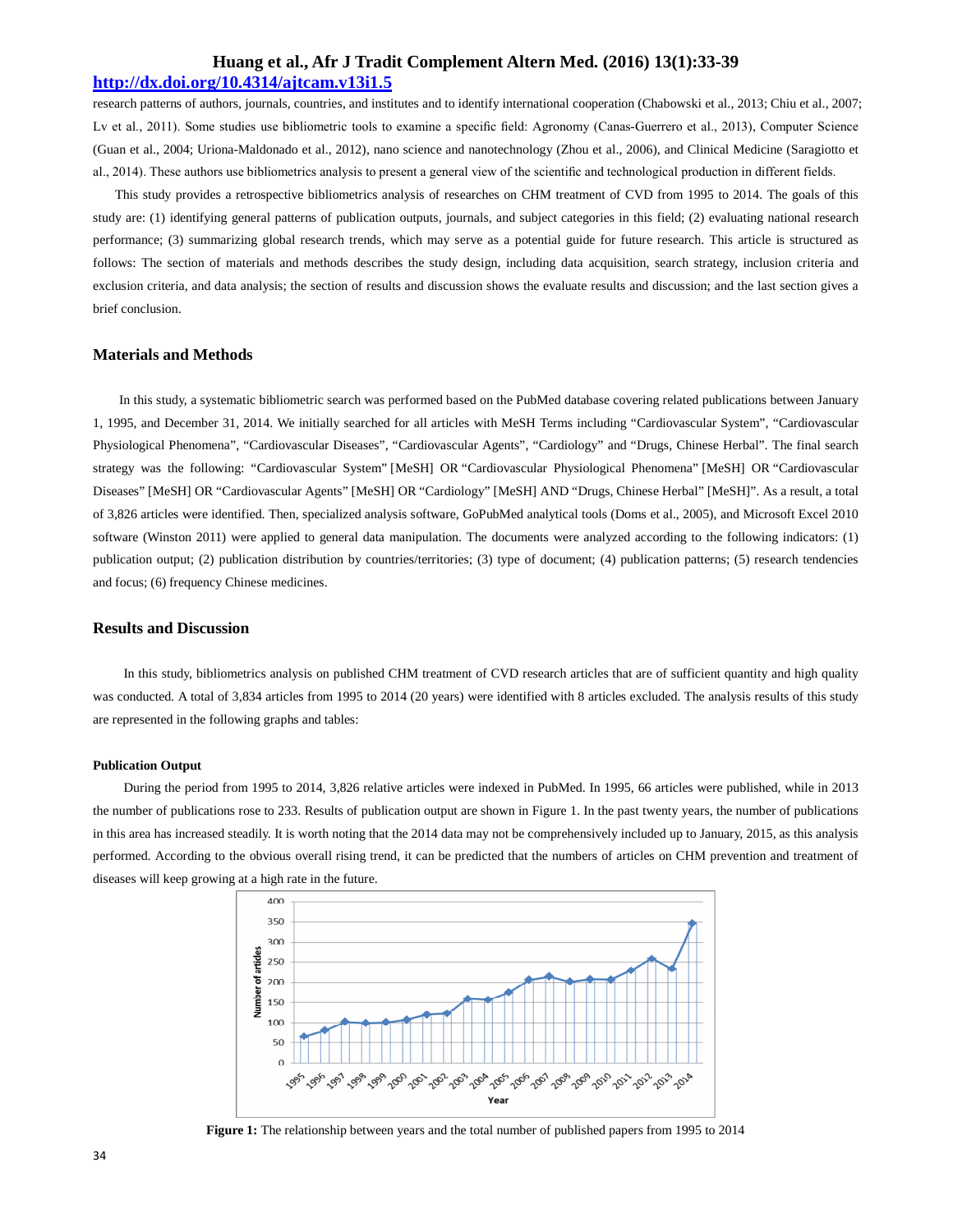#### **Distribution of Publication by Countries/ Territories**

According to the author's information, of the 3,826 articles published between 1995 and 2014, a total of 50 countries/territories are involved. China heads the article number ranking with the largest number of articles (2,258, 59.02%), followed by Japan (173, 4.52%), Taiwan (94, 2.46%), and Hong Kong (72, 1.88%). The result shows that Asian countries/territories lead the researches of CHM in the world, particularly China. Figure 2 illustrates the global distribution of published articles and Table 1 shows top 10 countries / territories. It is not surprising that China is the most active country on CHM research, whereas the researches in several other countries also thrive. In China, China Academy of Chinese Medical Sciences, Beijing University of Chinese Medicine, Guang'anmen Hostpital, and Xiyuan Hospital have become the main scientific research institutions in this area. In the future, multinational collaboration can help CHM researches make more achievements.



#### **Figure 2:** Distribution of articles published in the countries/territories

| Rank            | Country/territory    | Number of publications | Percentage (%) |
|-----------------|----------------------|------------------------|----------------|
| $\mathbf{1}$    | China                | 2,258                  | 59.02          |
| $\overline{2}$  | Japan                | 173                    | 4.52           |
| 3               | Taiwan               | 94                     | 2.46           |
| $\overline{4}$  | Hong Kong            | 72                     | 1.88           |
| 5               | <b>United States</b> | 69                     | 1.80           |
| 6               | South Korea          | 66                     | 1.73           |
| $7\phantom{.0}$ | Singapore            | 18                     | 0.47           |
| 8               | United Kingdom       | 15                     | 0.39           |
| 9               | Australia            | 14                     | 0.37           |
| 10              | Germany              | 14                     | 0.37           |

#### Table 1: Top 10 countries / territories of distribution of articles published

### **Type of Document**

After the analysis of the types of documents, 12 types were identified. Journal article (1,541, 40.28%) was the most frequently used type, followed by English abstract (1,260, 32.93%), clinical trial (689, 18.01%), comparative study (189, 4.94%), case report (94, 2.46%), comment (19, 0.50%). From Figure 4, it is evident that the article, abstract and clinical trial constituted the major types of publications relating to CHM research over this period, which is similar to the results of the bibliometric research based on the PubMed database, and that is the reason why articles are usually chosen as the document type for analysis.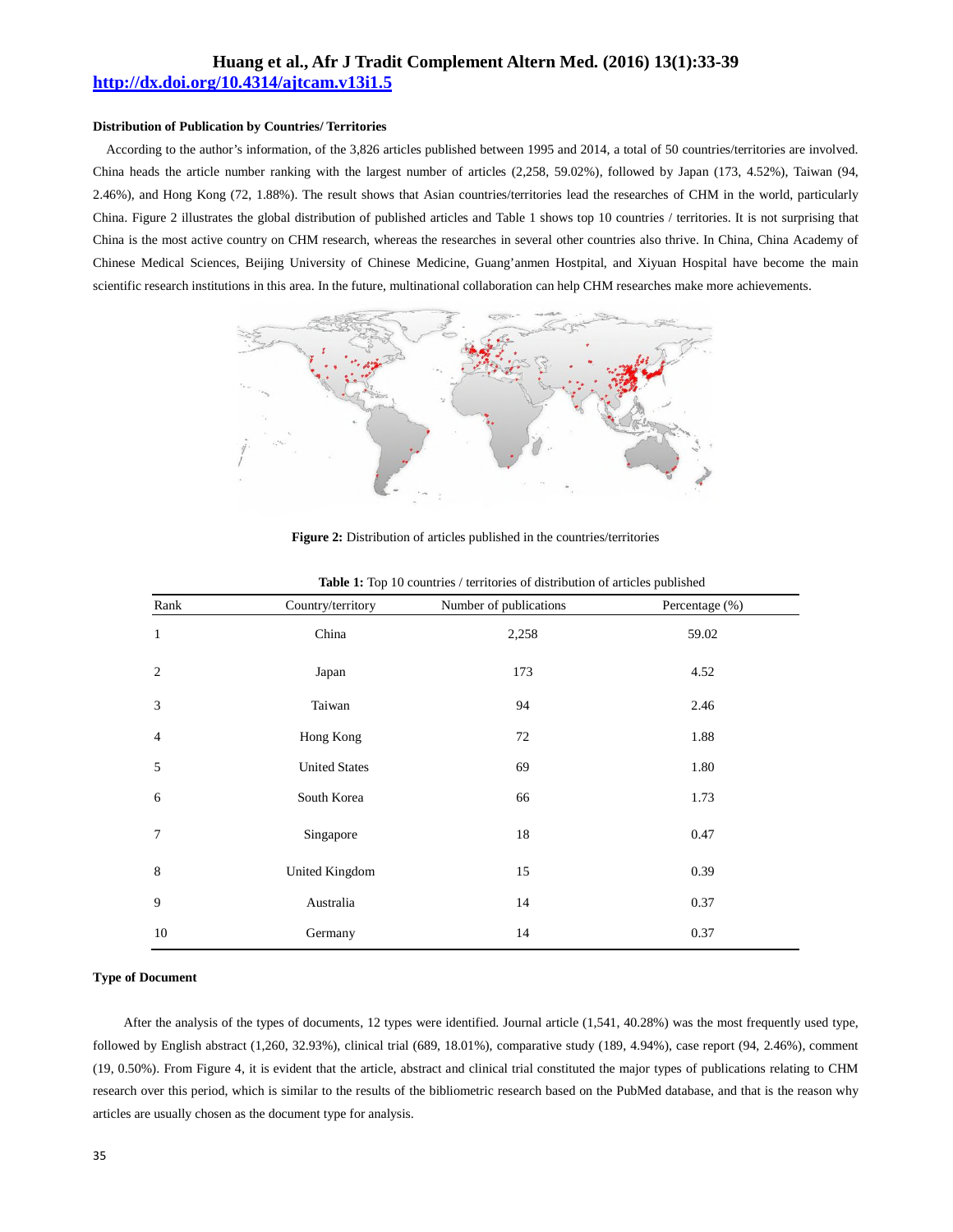

**Figure 4:** Distribution of the document type

### **Publication Patterns**

*Zhongguo Zhong Xi Yi Jie He Za Zhi* was the most productive journal with 665 publications, followed by *Zhongguo Zhong Yao Za Zhi* (385), *Zhong Yao Cai* (151), *Journal of Traditional Chinese Medicine* (127), and *Journal of Ethnopharmaclogy* (126). Table 2 shows the top 10 most active journals with their impact factors. The journal impact factor is computed from JCR report, and is usually used to evaluate the relative importance of a journal, especially among the same field of journals.

Table 2: The 10 most active journals with the number of articles, impact factor (IF), ISI Journals category, and the position of the journals in its

|                | category                                   |        |                |       |           |                         |
|----------------|--------------------------------------------|--------|----------------|-------|-----------|-------------------------|
| Rank           | Journal                                    | Number | Percentage (%) | IF    | 5-year IF | Place of<br>Publication |
| 1              | Zhongguo Zhong Xi Yi Jie He<br>Za Zhi      | 665    | 17.38          | N/A   | N/A       | China                   |
| $\overline{c}$ | Zhongguo Zhong Yao Za Zhi                  | 385    | 10.06          | N/A   | N/A       | China                   |
| 3              | Zhong Yao Cai                              | 151    | 3.95           | N/A   | N/A       | China                   |
| 4              | Journal of traditional Chinese<br>medicine | 127    | 3.32           | 0.667 | N/A       | China                   |
| 5              | Journal of ethnopharmacology               | 126    | 3.32           | 2.939 | 3.284     | Ireland                 |
| 6              | Zhong Xi Yi Jie He Xue Bao                 | 107    | 2.80           | N/A   | N/A       | China                   |
| 7              | Chinese Journal of Integrtive<br>Medicine  | 90     | 2.35           | 1.401 | 1.232     | China                   |
| 8              | American Journal of Chinese<br>medicine    | 68     | 1.78           | 2.625 | 2.119     | England                 |
| 9              | Phytomedicine                              | 47     | 1.23           | 2.877 | 3.237     | Germany                 |
| 10             | Acta pharmacologica sinica                 | 45     | 1.18           | 2.496 | 2.673     | China                   |

category

IF: impact factor in 2013 JCR; N/A: not available.

## **Research Tendencies and Focus**

36 The search results were analyzed by using the statistical function of Excel based on the subject terms that are indexed to each article by PubMed. In these articles, "*Herbal Medicines for Cardiovascular Diseases*" introduces the research status (Xiong et al., 2014). Other articles addressed the clinical application and the mechanism of herbal medicines in the treatment of CVD (Li et al., 2009; Liu et al., 2015). In addition,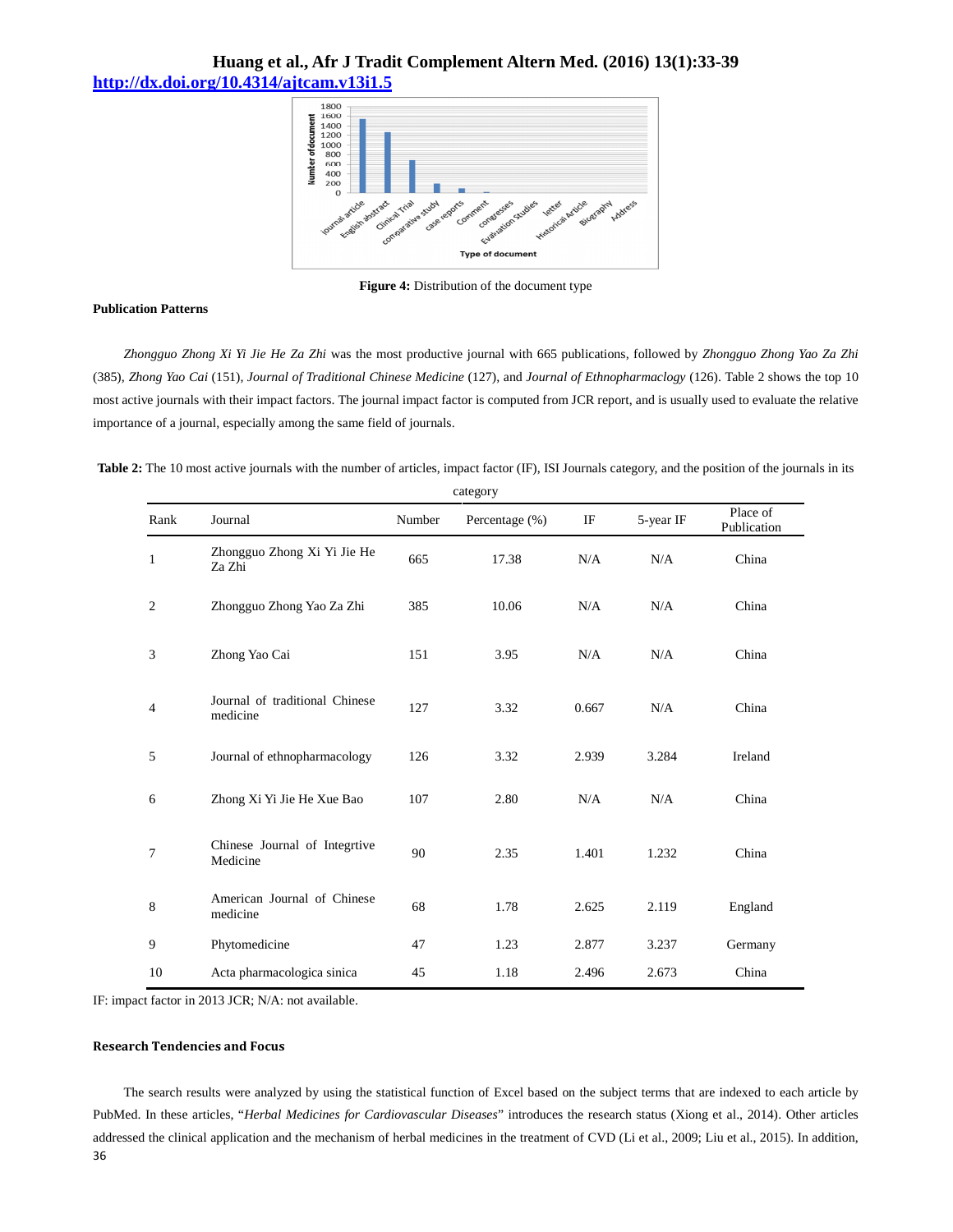## **Huang et al., Afr J Tradit Complement Altern Med. (2016) 13(1):33-39**

## **http://dx.doi.org/10.4314/ajtcam.v13i1.5**

European countries, the United States and other developed countries in modern medicine also begin to pay close attention to the researches that have been published in the literature of these countries. Their attention hotspots mainly are Chinese medicine ingredients and efficacy, and a lot of researches have been conducted on the molecular level (Sayers et al., 2011; Wheeler et al., 2007) .Table 3 shows the top 10 high-frequency subject terms of the articles related to the study, by which it can be observed that the recent research focus are mainly pharmacology and therapeutic use of CHM, Phytotherapy, chemistry and application of Chinese herbal. The results are showed in table 3.

|  |  | <b>Table 3:</b> Top 10 high frequency MeSH terms |
|--|--|--------------------------------------------------|
|  |  |                                                  |

| Rank           | MeSH terms                                       | Frequency | Percentage $(\%)$ |
|----------------|--------------------------------------------------|-----------|-------------------|
| 1              | Drugs, Chinese Herbal/*pharmacology              | 226       | 13.90             |
| 2              | Drugs, Chinese Herbal/*therapeutic use           | 171       | 13.69             |
| 3              | Drugs, Chinese Herbal/*administration & dosage   | 81        | 10.37             |
| $\overline{4}$ | Drugs, Chinese Herbal/*chemistry                 | 59        | 10.16             |
| 5              | *Phytotherapy                                    | 49        | 6.21              |
| 6              | Apoptosis/drug effects                           | 33        | 4.54              |
| $\tau$         | Drug, Chinese Herbal/isolation $\&$ purification | 458       | 2.97              |
| 8              | Salvia miltiorrhiza/ chemistry                   | 427       | 2.56              |
| 9              | Cell Proliferation / drug effects                | 236       | 2.35              |
| 10             | Oxidative Stress/ drug effects                   | 233       | 1.49              |

#### **Chinese Herbal Medicine in the Treatment of Cardiovascular Disease**

In recent years, there has been a great increase in the use of CHM remedies in the treatment of disease. Recently, a great progress has been made focusing on the effectiveness and safety of herbal medicines in patients with CVD (Li et al., 2012; Tan et al., 204). "Analysis of Anaphylactic Shock Caused by 17 Types of Traditional Chinese Medicine Injections Used to Treat Cardiovascular and Cerebrovascular Diseases" (Guo et al., 2015) and "Application of traditional Chinese medicine injection in the cardiovascular and cerebrovascular disease" (Fang et al., 2011) described pharmacological action mechanism. There still were other articles of relative research (Chen et al., 2014; Huang et al., 2015; Tian et al., 2015; Xin et al., 2014; Xu et al., 2015). Table 4 shows some common herbal therapies that may affect CVD, according to clustering analysis.

| <b>Table 4:</b> Top 10 herbal medicine |                 |                              |           |  |  |
|----------------------------------------|-----------------|------------------------------|-----------|--|--|
| Rank                                   | Herbal medicine | English name                 | Frequency |  |  |
| 1                                      | RenShen         | Ginseng Radix Et Rhizoma     | 304       |  |  |
| 2                                      | DanShen         | salvia miltiorrhiza          | 197       |  |  |
| 3                                      | SanQi           | Notoginseng Radix Et Rhizoma | 134       |  |  |
| $\overline{4}$                         | BaiGuo          | Ginkgo Semen                 | 108       |  |  |
| 5                                      | HuangQi         | Astmgali Radix               | 60        |  |  |
| 6                                      | DangGui         | Angelicae Sinensis Radix     | 37        |  |  |
| 7                                      | JuHua           | Chrysanthemi Flos            | 32        |  |  |
| 8                                      | ChuanXiong      | Chuanxiong Rhizoma           | 27        |  |  |
| 9                                      | ChaShuGen       | Tea root                     | 24        |  |  |
| 10                                     | HuangLian       | Coptidis Rhizoma             | 21        |  |  |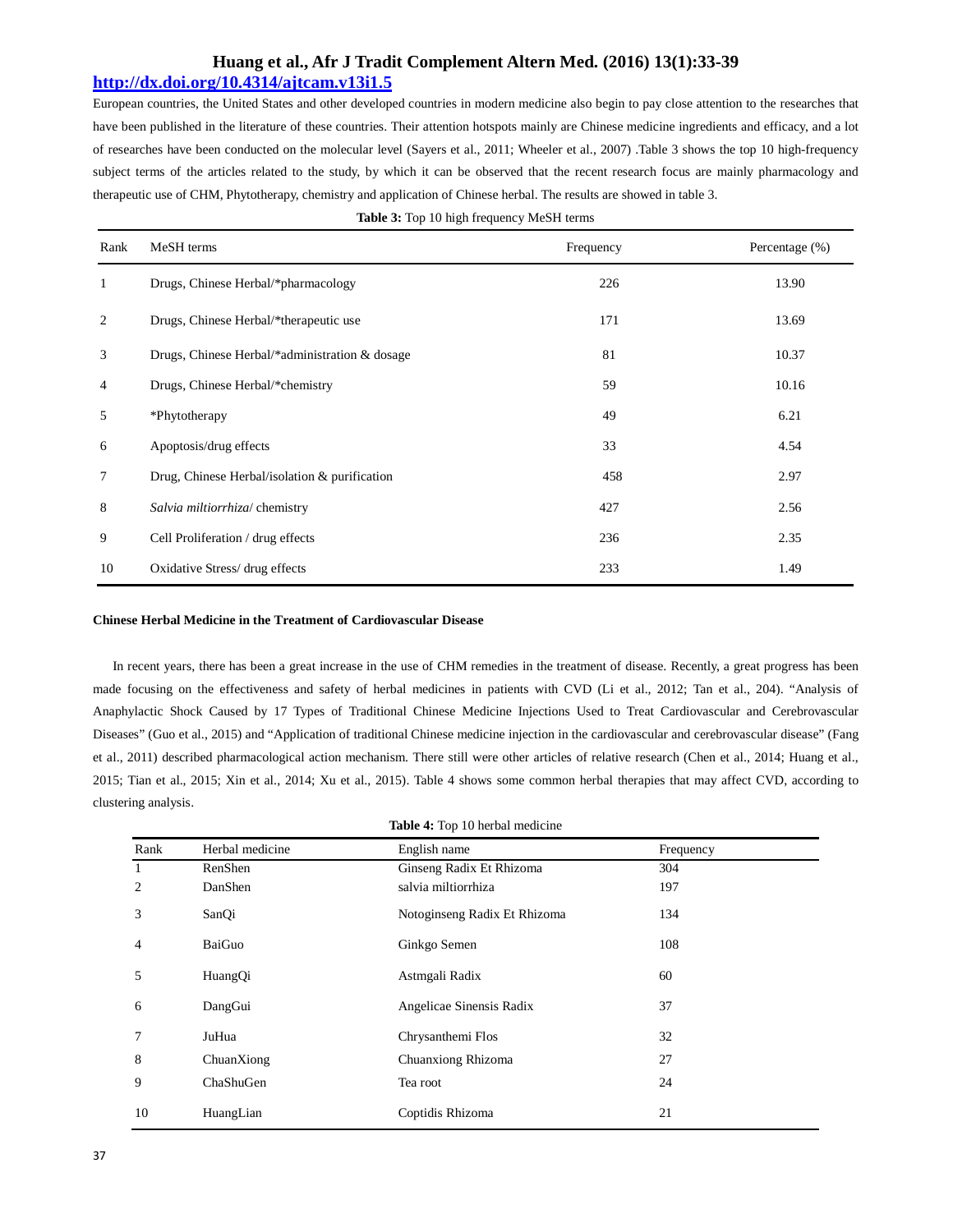**http://dx.doi.org/10.4314/ajtcam.v13i1.5**

**Conclusion**

In this study, we summarized and analyzed the literature of CHM treatment of CVD in PubMed from 1995 to 2014. In the past twenty years, the number of publications in this area has increased steadily. The results show that CHM plays an important role in treating CVD. Many researches and clinical experiments have confirmed that CHM for patients with CVD is safe and feasible. With the development of modern scientific techniques, we hope that the effectiveness and safety of CHM treatment CVD can be improved in the near future. However, we also acknowledge that the bibliometric method has some limitations. The PubMed database has a bias in favor of journals published in English. Therefore, nations with a strong traditional of publishing in their native languages may be underestimated in comparative studies. As some of the literature could not be calculated, evidence for its effectiveness is limited. In spite of these limitations, this study is believed to be useful for researchers to improve their performance in the field of CHM research and new drug discovery.

#### **Acknowledgements**

The authors are sincerely grateful to the referees and anonymous reviewers for their helpful comments and suggestions. The authors also would like to thank the authors of the original studies included in this analysis. This work was supported, in part by the Natural Science Foundation of Beijing (Grant No. 4152028), and in part by the National Natural Science Foundation of China (Grand No. 61170203).

**Conflicts of Interest:** The authors declare that there is no conflict of interest associated with this work.

#### **References**

- 1. Acar, P. (2010). Archives of Cardiovascular Diseases Supplements Editorial. Archives of Cardiovascular Diseases, 123-123.
- 2. Canas-Guerrero, I., Mazarron, F. R., Pou-Merina, A., Calleja-Perucho, C., & Diaz-Rubio, G. (2013). Bibliometric analysis of research activity in the "Agronomy" category from the Web of Science, 1997–2011. European Journal of Agronomy, *50*, 19-28.
- 3. Chabowski, B. R., Samiee, S., & Hult, G. T. M. (2013). A bibliometric analysis of the global branding literature and a research agenda. Journal of International Business Studies, 44(6), 622-634.
- 4. Chen, K.-B., Chen, H.-Y., Chen, K.-C., & Chen, C. Y.-C. (2014). Treatment of Cardiovascular Disease by Traditional Chinese Medicine against Pregnane X Receptor. BioMed research international , 2014(3), 950191-950191.
- 5. Chiu, W.-T., & Ho, Y.-S. (2007). Bibliometric analysis of tsunami research. Scientometrics, *73*(1), 3-17..
- 6. Cohen, A., Cottin, Y., Juilliere, Y., & Editorial, C. (2008). Archives of Cardiovascular Diseases: objectives and commitments. Archives of Cardiovascular Diseases, 101(1), 5-5.
- 7. Daubert, J.-C. (2008). Archives of Cardiovascular Diseases: a demanding challenge. Archives of Cardiovascular Diseases, *101*(1), 3-3.
- 8. Doms, A., & Schroeder, M. (2005). GoPubMed: exploring PubMed with the gene ontology. Nucleic Acids Research, *33*(suppl 2), W783-W786.
- 9. Evora, P. R., Nather, J. C., & Rodrigues, A. J. (2014). Prevalence of Heart Disease Demonstrated in 60 Years of the Arquivos Brasileiros de Cardiologia. Arq Bras Cardiol, 102(1), 3-9.
- 10. Fang, X., Wang, J., Zhou, H., Jiang, X., Zhang, G., & Zhang, D. (2011). Multiple Response Optimization of Spray-Drying Process for the Preparation of Salvianolic Acids Microparticles and Evaluation for Potential Application in Dry Powder Inhalation. Drying Technology, 29(5), 573-583.
- 11. Guan, J., & Ma, N. (2004). A comparative study of research performance in computer science. Scientometrics, 61(3), 339-359..
- 12. Guo Xiang, Y., Liu, J., Liu, J., Li Hong, J., Qi, Y., Qin Lan, P., Wang, M., Zhao, D. (2013). Use of Traditional Chinese Medicine in Chinese Patients with Coronary Heart Disease. Biomedical and Environmental Sciences, 26(4), 303-310.
- 13. Guo, Y.-J., Wang, D.-W., Meng, L., & Wang, Y.-Q. (2015). Analysis of anaphylactic shock caused by 17 types of traditional Chinese medicine injections used to treat cardiovascular and cerebrovascular diseases. BioMed research international, 2015, 1-11.
- 14. Hu, L. H., Liao, Z., Gao, R., & Li, Z. S. (2010). Scientific publications in cardiology and cardiovasology journals from Chinese authors in various parts of North Asia: 10-year survey of literature. Int J Cardiol, 140(3), 304-308.